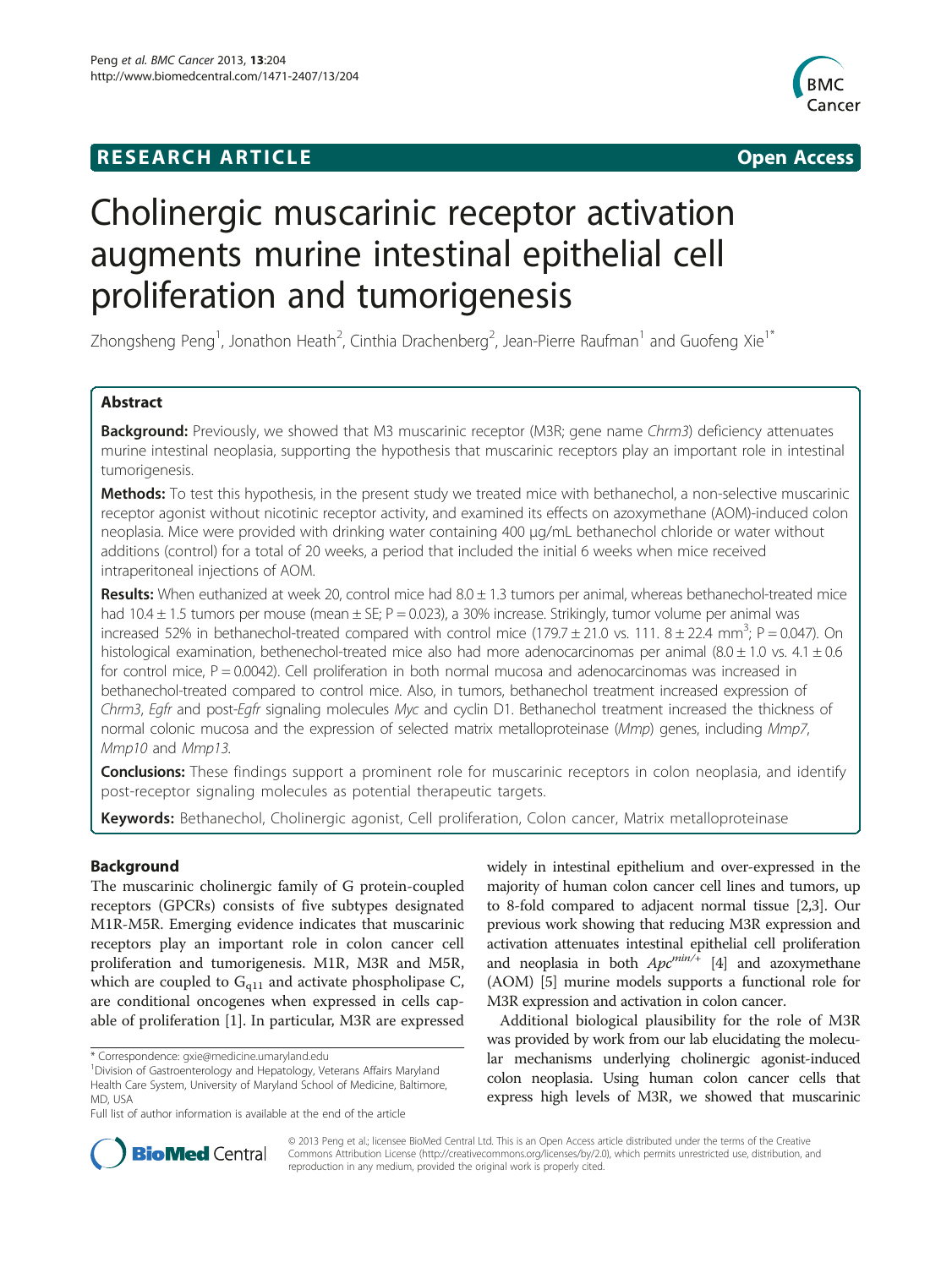<span id="page-1-0"></span>agonist-induced cell proliferation is mediated by cross-talk between M3R and epidermal growth factor receptors (EGFRs) and activation of post-EGFR signaling mediated by p44/42 mitogen-activated protein kinase (ERK) [\[6,7](#page-7-0)]. Also, we showed that M3R activation stimulates robust expression of matrix metalloproteinase (MMP) genes, including MMP1, MMP7 and MMP10, which play key roles in mediating cell proliferation, cell migration and invasion in vitro [\[8](#page-7-0)-[10](#page-7-0)].

Based on these observations, we hypothesized that activation of M3R in vivo using a muscarinic receptors agonist would up-regulate MMP gene expression, and enhance cell proliferation and neoplasia. To test this hypothesis, we treated mice with bethanechol (carbamylβ-methylcholine chloride), a non-selective muscarinic receptor agonist without nicotinic receptor activity, and examined its effects on tumor formation, cell proliferation and Mmp gene expression in the AOM mouse model of colon neoplasia. Results from this in vivo work reveal the importance of muscarinic signaling for promoting intestinal epithelial cell proliferation and colon neoplasia, and identify a role for selected MMP genes in intestinal tumorigenesis.

# Methods

# **Materials**

Carbamyl-β-methylcholine chloride (bethanechol) was purchased from Sigma; azoxymethane was purchased from the Midwest Research Institute. All other chemicals were obtained from Sigma-Aldrich or Fisher Scientific.

# Animals

WT mice (129S6/SvEv X CF1) were purchased from Taconic Farms. For all experiments, six-week-old male mice were used. Mice were housed under identical conditions in a pathogen-free room, had free access to commercial rodent chow and water, and were allowed to acclimatize in the vivarium for 2 weeks prior to treatments. Mice were weighed weekly. This study was approved by the Office of Animal Welfare Assurance from the University of Maryland School of Medicine and the Research Development Committee at the VA Maryland Health Care System.

# Bethanechol and azoxymethane (AOM) treatment

Six-week-old WT male mice were randomly allocated to two groups; treatment with AOM was started concurrently with provision of drinking water with or without (control) addition of 400 μg/mL bethanechol. For the initial 6 weeks, animals received weekly intraperitoneal injection of AOM (10 mg/kg body weight). Mice were freely allowed to drink water with or without bethanechol for an additional 14 weeks (total of 20 weeks) and did not exhibit any notable side-effects. Volumes of water consumed by each group of mice were measured weekly and were not significantly different between the two groups throughout the study period. Mice were observed for evidence of tumor formation (e.g., anal bleeding) and euthanized at week 20.

# Tumor measurement and histologic analysis

After euthanasia, colon segments were opened longitudinally and placed flat on microscope slides. Tumors were identified by visual inspection and photographed using a dissecting microscope (Nikon SMZ1500). Tumor diameter was measured using Nikon Image-Pro (Image Pro International, Miami, FL) and tumor volume calculated: volume =  $1/2$ (length × width<sup>2</sup>) [[5\]](#page-7-0). The distal half of colons that contained tumors were fixed in 4% paraformaldehyde and paraffin embedded. Serial five-micron sections were stained with H&E and examined by experienced pathologists masked to treatment. Tumor counts and classification of tumor types were adjudicated by two expert pathologists (JH and CD) who were masked to treatment. Adenomas and adenocarcinomas were defined according to consensus recommendations from the Mouse Models of Human Cancers Consortium [[11\]](#page-7-0).

Interstitial inflammation in normal colonic mucosa and tumors was scored by an expert pathologist (CD) using the following grading scale, modified from similar scoring systems for human tissue: 0, Rare mononuclear interstitial inflammation, with no formation of mononuclear cell clusters; 1+, Mild interstitial inflammation with formation of small cell clusters but with no separation of the glands; 2+, Moderate interstitial inflammation with formation of cell clusters that separated the glands, with cell clusters not larger than average normal crypts; 3+, Marked interstitial inflammation with formation of cell clusters that separated the glands, with cell clusters larger than average normal crypts.

# Immunohistologic analysis and quantification

Paraffin-embedded sections were stained with antibodies against mouse Ki67 and cleaved (activated) caspase-3 according to manufacturer's instructions. Quantification of Ki67 and cleaved caspase-3 staining was performed as described [\[12](#page-7-0)]. Briefly, slides were scanned using the Aperio ScanScope Cs (Aperio Technologies, Vista, CA) with a 20× objective. Regions of interests were selected by an experienced pathologist (JH) and quantification of staining was performed using ImageScope software.

# Quantitative real-time PCR (QPCR)

QPCR and quantification of mRNA levels was performed as described previously [[10\]](#page-7-0). Primer sequences for mouse genes used in this study are shown in Additional file [1](#page-6-0): Table S1. Specificity of amplifications was confirmed by melting-curve analysis. Relative levels of mRNA were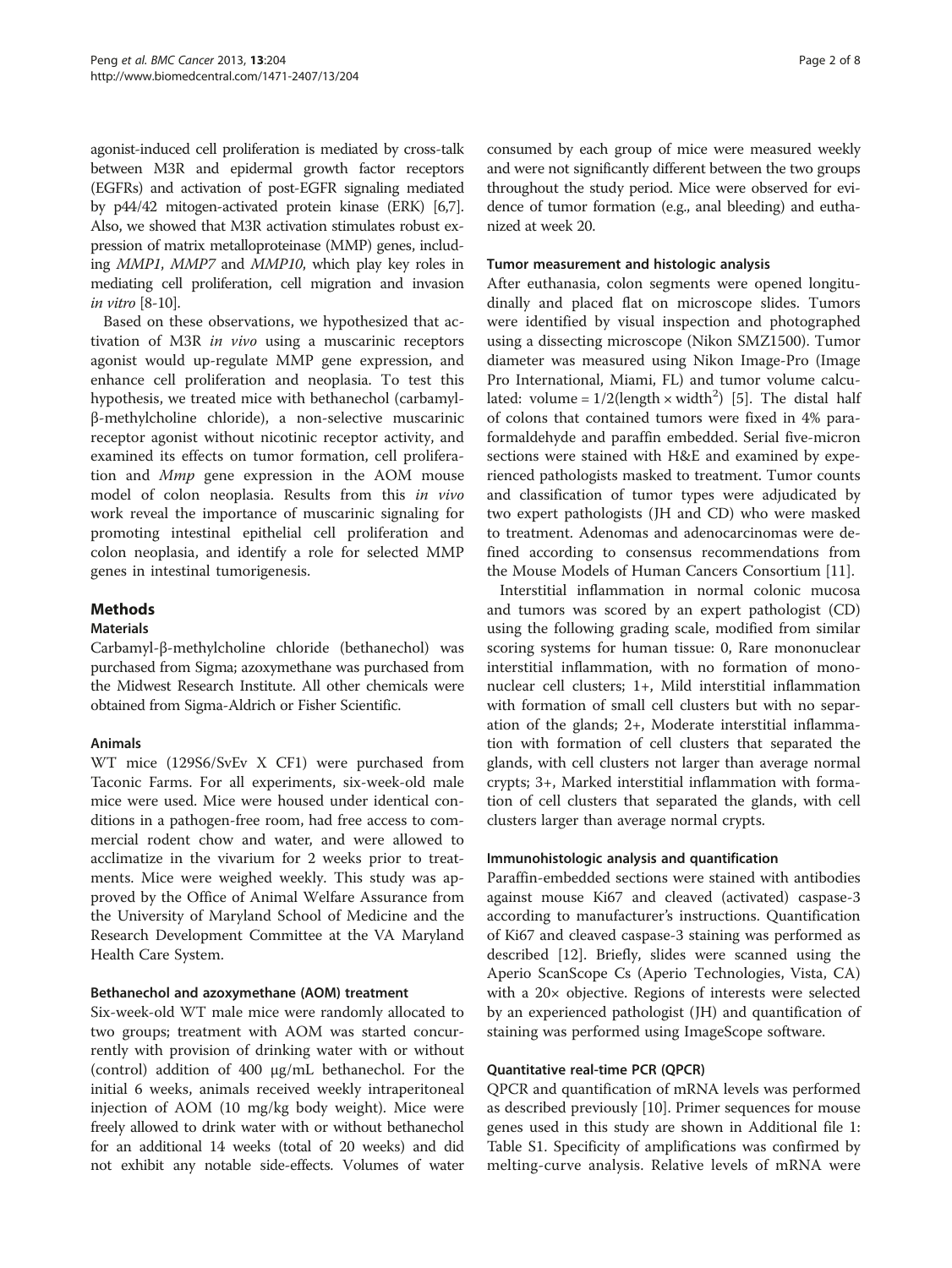<span id="page-2-0"></span>calculated according to the standard ΔΔCt method. Individual expression values were normalized by comparison with glyceraldehyde-3-phosphate dehydrogenase (Gapdh).

# Statistical analysis

All data are expressed as mean  $\pm$  SE of at least three independent experiments. Statistical calculations were performed using Student's un-paired t-test (SigmaPlot, Systat Software, Inc., San Jose, CA). P < 0.05 was considered significant.

# Results

# Bethanechol promotes colon tumor formation

Previously, we showed that M3 muscarinic receptors (M3R) promote intestinal tumorigenesis in murine models of colon cancer [\[4,5\]](#page-7-0). Based on our observations that M3R deficiency and treatment with a muscarinic receptor antagonist, scopolamine butylbromide, reduces intestinal tumor formation [[4\]](#page-7-0), we hypothesized that treatment with a muscarinic agonist would promote neoplasia in vivo. To test our hypothesis, we examined the effect of bethanechol on tumor formation and growth in the AOM mouse model of colon cancer. Compared to the other commonly-used murine intestinal neoplasia model,  $Apc^{min/+}$  mice which develop primarily small intestinal adenomas, AOM-treated mice develop only colon tumors, including both adenomas and adenocarcinomas, which more closely mimic human colon neoplasia.

For these studies, we chose bethanechol, a non-selective muscarinic agonist because it lacks nicotinic receptor activity, is commonly used in murine studies of salivation and neurological function [\[13-15\]](#page-7-0), does not cross the blood–brain barrier, has excellent short- and long-term safety profiles in mice [[16,17\]](#page-7-0), and is FDA-approved (trade name Duvoid) for treatment of urinary retention and atony of the urinary bladder. As anticipated from our previous work, bethanechol increased cell proliferation in H508 human colon cancer cells that express primarily M3R (data not shown).

As described in [Materials](#page-1-0) and [Methods](#page-1-0), we fed mice with either drinking water containing no additions (control) or 400 μg/mL bethanechol chloride for a total of 20 weeks, a duration chosen based on our previous experience with AOM as an inducer of colon tumors [[5\]](#page-7-0). For the initial 6 weeks, mice also received weekly intraperitoneal AOM injections. Based on water consumption records, on average, mice in each group drank similar amounts of water (30 mL/wk at week 1 to 40 mL/wk at week 20); these volumes were consistent with consumption of 12 to 16 mg bethanechol per week in the treatment group. Bethanechol treatment did not result in any noticeable side effects.

At week 20, mice in each group gained a similar percentage of initial body weight (control vs. bethanechol; 31% vs. 32%; Additional file [2](#page-6-0): Figure S1, panel A). In addition, at week 20, colon length in animals in each

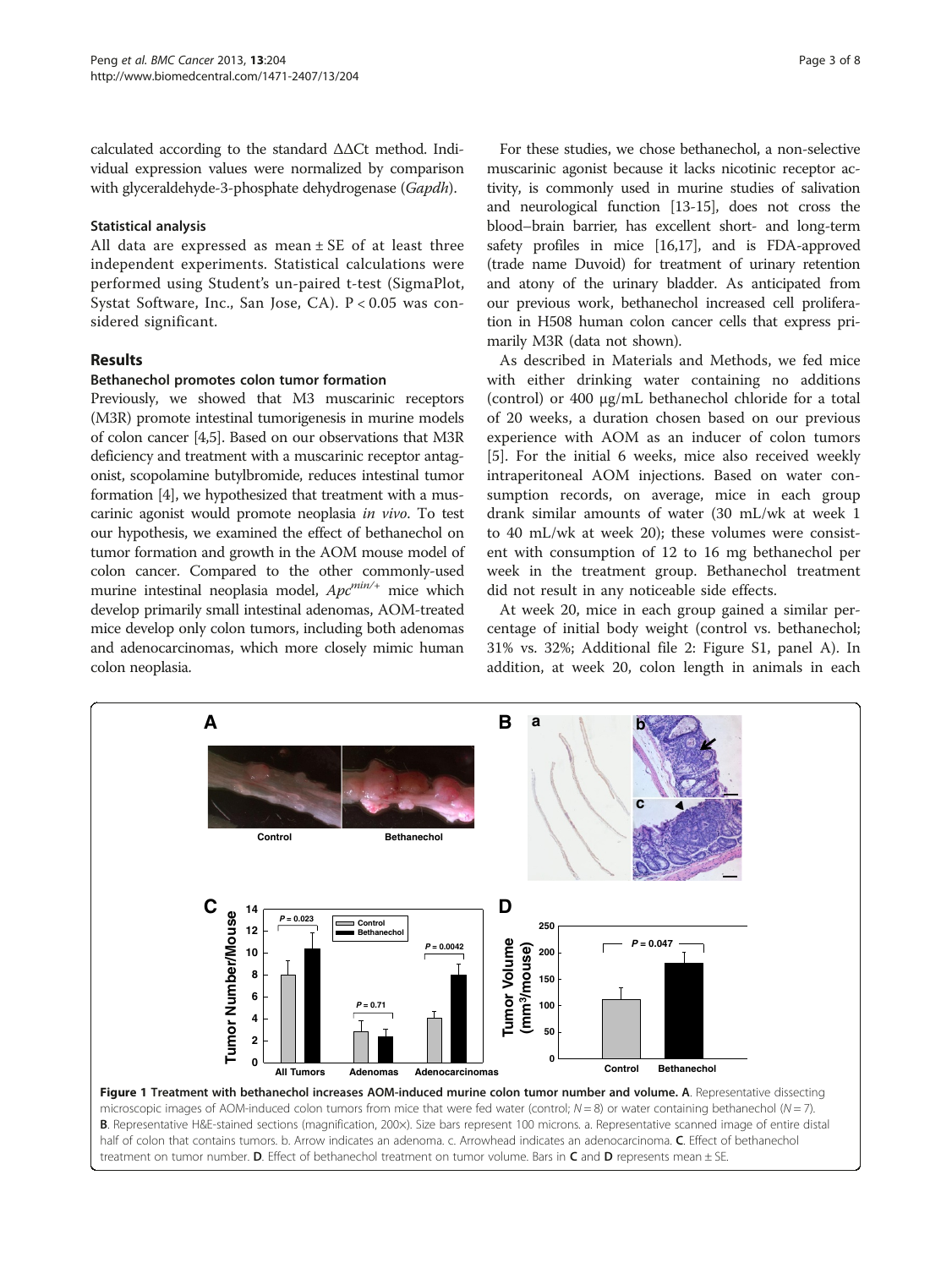group was not significantly different  $(13.5 \text{ cm} \pm 1.0 \text{ cm})$ vs.  $13.4 \text{ cm} \pm 0.9 \text{ cm}$ , control compared to bethanechol; P = 0.79; Additional file [2](#page-6-0): Figure S1, panel B). As shown in Figure [1,](#page-2-0) compared to control, 20 weeks of bethanechol treatment significantly increased tumor numbers by 30%  $(10.4 \pm 1.5 \text{ vs. } 8.0 \pm 1.3; \text{ P} = 0.023)$  and tumor volume by 52%  $(179.7 \pm 21.0 \text{ vs. } 111.8 \pm 22.4 \text{ mm}^3; \text{ P} = 0.047)$ . The increase in tumor number was primarily a consequence of increases in numbers of adenocarcinomas  $(8.0 \pm 1.0 \text{ vs.})$  $4.1 \pm 0.6$ ; P = 0.0042). Collectively, these findings indicate that in this murine model of colon cancer, bethanechol treatment increases the size and number of tumors, more specifically the number of adenocarcinomas.

# Bethanechol stimulates cell proliferation and increases mucosal thickness

To determine whether bethanechol-induced increased tumor formation results from increased cell proliferation, reduced apoptosis or a combination of both, we examined tumors for changes in markers of cell proliferation and apoptosis, using Ki67 and cleaved caspase-3 staining, respectively. As shown in Figure 2, bethanechol treatment increased cell proliferation in both normal epithelium  $(44.4\% \pm 3.5\% \text{ vs. } 38.3\% \pm 1.6\%; \text{ P} = 0.034) \text{ and a}$ denocarcinomas  $(50.2\% \pm 1.4\% \text{ vs. } 43.2\% \pm 1.8\%; \text{ P} = 0.0026)$ , whereas apoptosis was not significantly altered (although there was trend towards increased cleaved caspase-3 staining in adenocarcinomas from bethanechol-treated mice; Figure 2D). Also, as shown in Figure [3A](#page-4-0), B, bethanechol treatment increased colon mucosal thickness (479.9 ± 36.3 microns vs.  $365.9 \pm 22.8$  microns; P = 0.017). These results suggest that bethanechol promotes tumor formation primarily by stimulating cell proliferation, a finding consistent with the striking increase in tumor size (Figure [1D](#page-2-0)).

# Bethanechol up-regulates expression of matrix metalloproteinase (Mmp) genes

Previously, in human colon cancer cell lines, we showed that of the  $\sim$ 25 known MMP genes, acetylcholine treatment selectively induced robust transcription of MMP1, MMP7 and MMP10 [[10](#page-7-0)]. We also showed that AChinduced MMP1 and MMP7 expression promotes cell



B. Percentage of Ki67-positive cells in normal colon mucosa, adenomas and adenocarcinomas. C. Representative cleaved caspase 3-stained sections. Arrows indicate cleaved caspase 3-positive cells. D. Percentage of cleaved caspase-3-positive cells in normal colon mucosa, adenomas and adenocarcinomas. Bars in **B** and **D** represents mean  $\pm$  SE.  $N = 8$  and 7 for control and bethanechol-treated groups, respectively.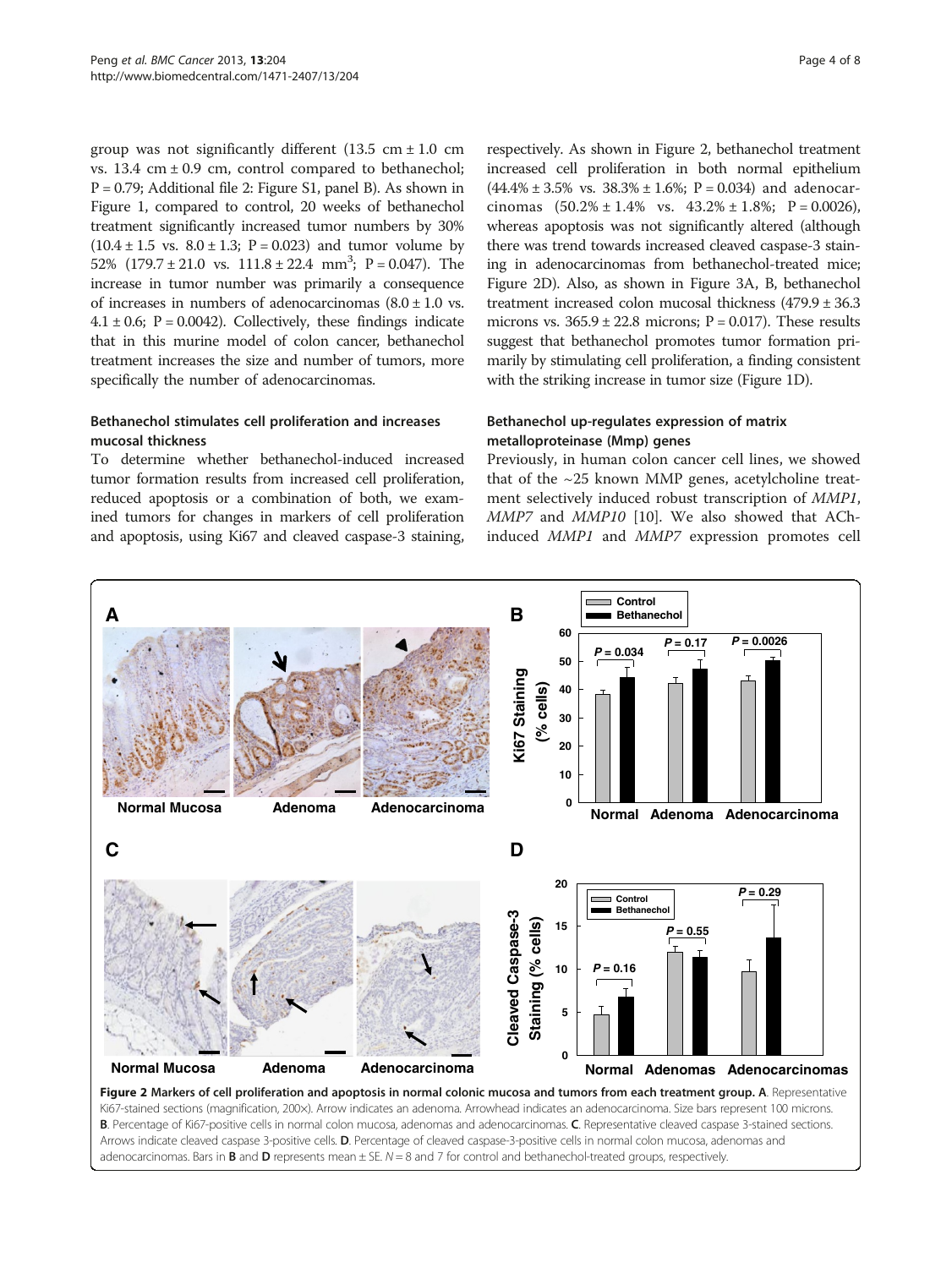<span id="page-4-0"></span>

proliferation, cell migration and invasion in vitro [[8](#page-7-0)-[10](#page-7-0)]. Based on these findings, we hypothesized that bethanechol treatment in mice would induce expression of specific Mmps, mimicking the in vitro data in human colon cancer cells. To test this hypothesis, in AOM-induced colon tumors from mice treated with or without bethanechol, we performed QPCR to examine the expression of murine Mmp1a, Mmp7, Mmp10 and other Mmps that are also implicated in colon carcinogenesis [[18](#page-7-0)-[20](#page-7-0)], including Mmp2, 3, 9 and 13. Murine *Mmp1a* is the homologue of human MMP1 [\[21\]](#page-7-0).

As shown in Figure 3C, D, in both normal colon mucosa and AOM-induced tumors, bethanechol treatment robustly increased *Mmp7* and *Mmp10* mRNA levels. Although *Mmp1a* was not detected in normal mucosa and tumors (data not shown), bethanechol treatment increased mRNA level of Mmp13, which encodes the major murine interstitial collagenase and is therefore a functional homolog of human MMP1. Not surprisingly, the mRNA levels of Mmp7, 10 and 13 were much higher in tumors than normal mucosa (data not shown). In contrast, expression of Mmp2, Mmp3 and Mmp9 was not altered (data not shown).

### Bethanechol stimulates expression of muscarinic receptors

Previously, Song et al. used nicotine-stimulated expression of nicotinic acetylcholine receptors (nAChR) as a measure of activated nAChR signaling [[22\]](#page-7-0). Likewise, we used QPCR to determine whether bethanechol treatment altered expression of muscarinic receptors. As shown in Figure [4A](#page-5-0), compared to tumors from control mice, Chrm3 was over-expressed in tumors from bethanechol-treated mice  $(2.7-fold; P = 0.046)$ , whereas Chrm1 and Chrm5 expression was not affected. Chrm2 and *Chrm4* were not expressed in either normal colon mucosa or tumors.

# Bethanechol treatment increases expression of Egfr and post-Egfr signaling molecules

Previously, in human colon cancer cells, we showed that cholinergic agonists stimulate cell proliferation by transactivating EGFR and stimulate post-EGFR signaling. We performed QPCR to determine whether bethanechol treatment caused similar effects in tumors. As shown in Figure [4B](#page-5-0), bethanechol treatment stimulated greater than 2-fold increases in expression of Egfr, Myc and cyclin D1 (Ccnd1).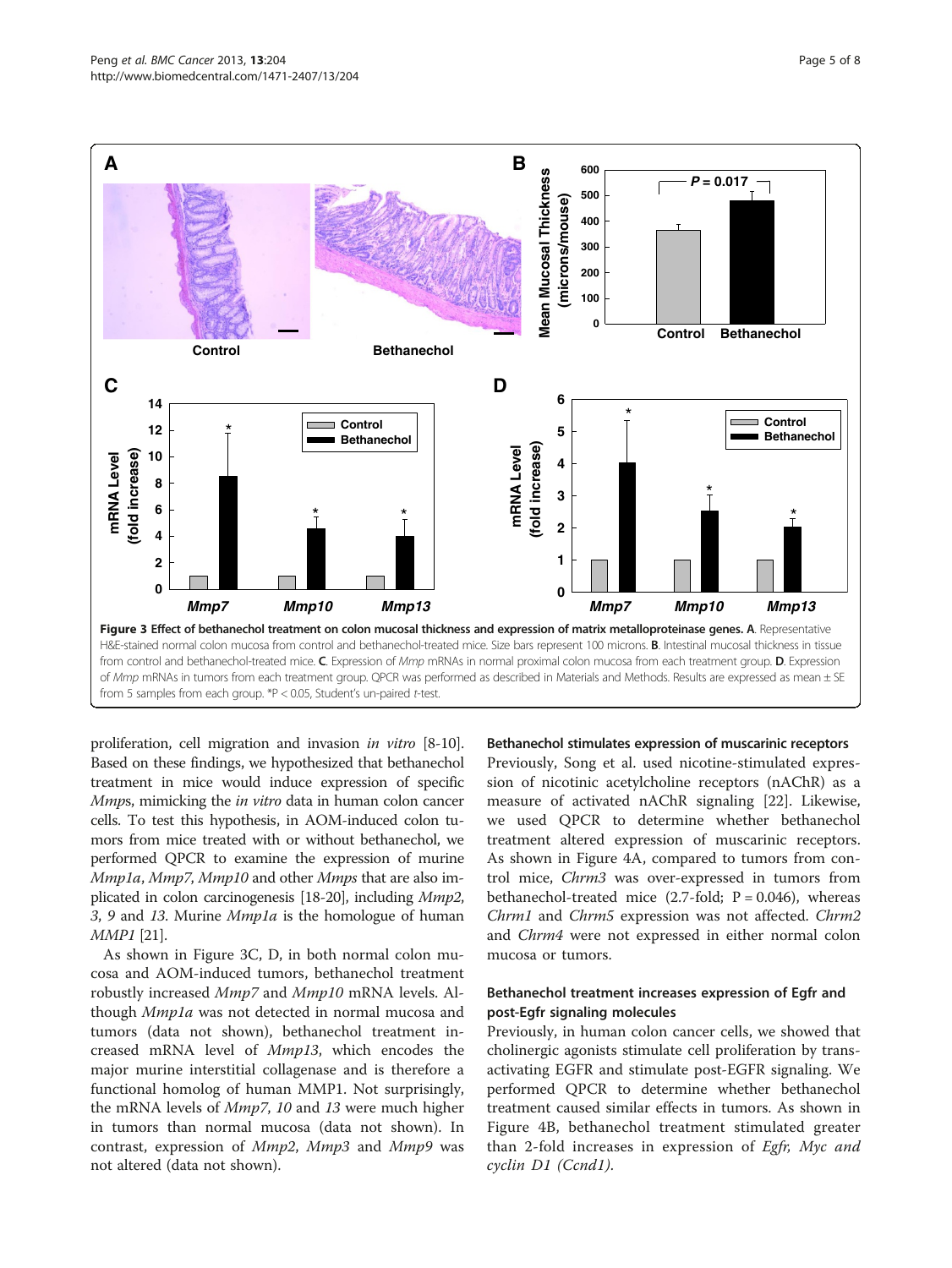<span id="page-5-0"></span>

# Bethanechol treatment does not alter interstitial inflammation

Mariani et al. showed that, in human colon adenomas and carcinomas, increased expression of two pro-inflammatory genes, COX2 and HIF1α, strongly correlated with the degree of dysplasia [\[23\]](#page-7-0). We used QPCR to determine whether bethanechol treatment altered Cox2 and Hif1α expression. As shown in Figure 4C, in tumors from bethanechol-treated mice, we detected increased mRNA levels for both Cox2 and Hif1α. However, despite these modest increases in  $Cox2$  and  $Hif1\alpha$  expression, interstitial inflammation was not different when we compared control and bethanechol-treated normal colon mucosa and tumors (Figure 4D). In addition, although there were trends towards increased inflammation in tumors, these were not statistically significant [i.e., bethanechol-treated adenocarcinomas vs. untreated normal mucosa  $(P = 0.19)$ ].

# **Discussion**

Growth factors and their receptors play important roles in promoting cancer cell proliferation and tumor growth.

Previously, we showed that M3 muscarinic receptors promote intestinal epithelial cell proliferation and tumorigenesis both in vitro in human colon cancer cell lines and in vivo in animal models. In the present study, we asked and answered a key question regarding the role of muscarinic agonists as growth factors for colon neoplasia – Do muscarinic receptor agonists promote intestinal neoplasia in vivo?

Using the AOM mouse model of colon cancer, we showed that a muscarinic receptor agonist bethanechol promotes intestinal epithelial cell proliferation, increases colonic mucosal thickness and promotes tumor formation. To our knowledge, this is the first report showing that a cholinergic muscarinic agonist stimulates intestinal epithelial cell proliferation and tumorigenesis in vivo. This observation further affirms a key role for muscarinic receptors and ligands in colon neoplasia.

As shown in Figure [1C](#page-2-0), D, bethanechol treatment not only increased the size but also the number of tumors, primarily by increasing the number of more advanced tumors, i.e., adenocarcinomas. These findings suggest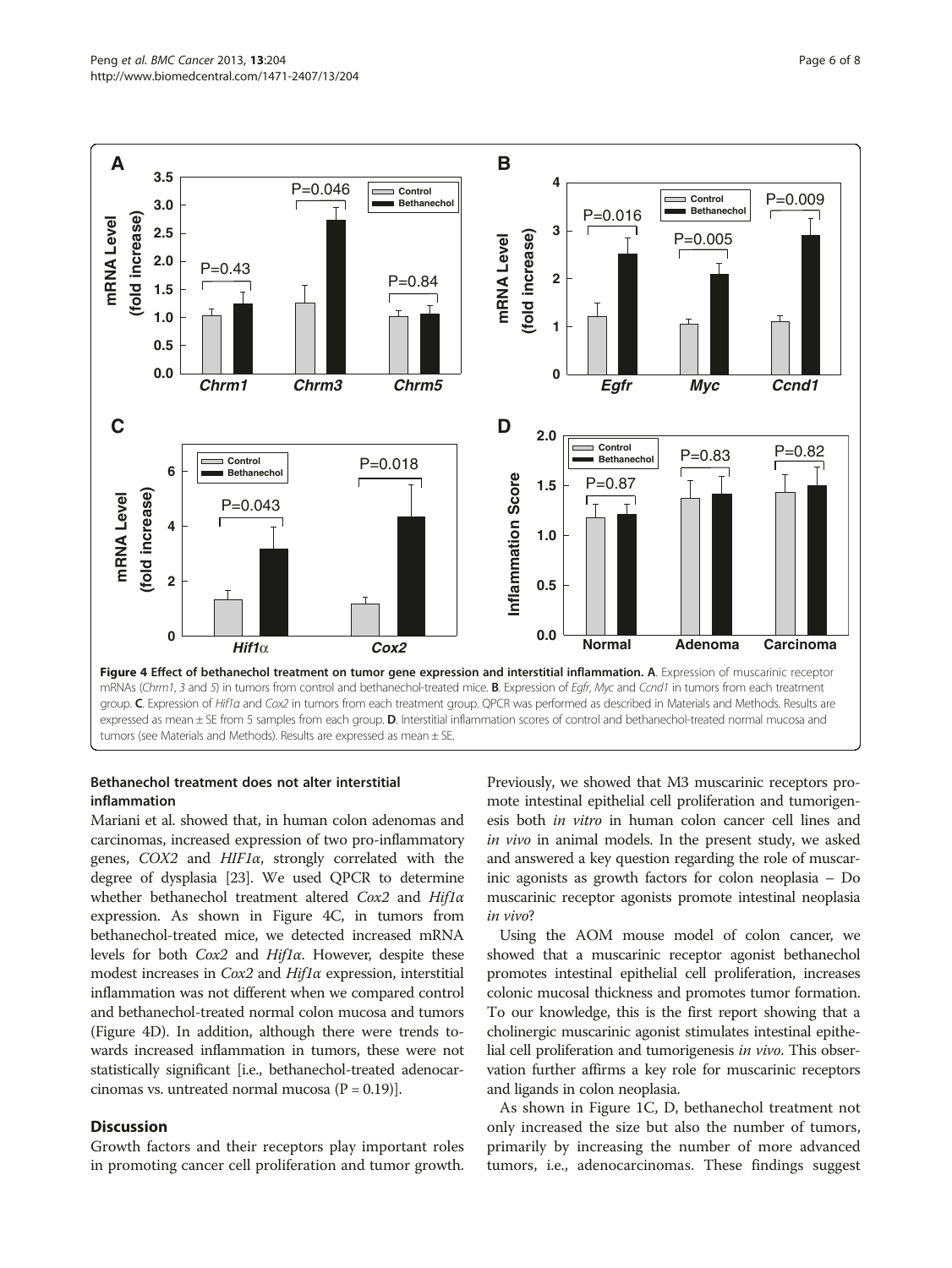<span id="page-6-0"></span>that cholinergic agonist-muscarinic receptor interaction may play a role in both tumor initiation and promotion. This is consistent with our previous observation that in azoxymethane-treated mice, genetic ablation of Chrm3 attenuates both tumor size and tumor number, including the number of adenocarcinomas [[5\]](#page-7-0). To confirm the role of cholinergic agonists and muscarinic receptors in tumor initiation, future studies will examine the effects of bethanechol treatment on aberrant crypt foci and mucin-depleted foci; both are early markers of colon carcinogenesis [[11\]](#page-7-0).

As shown in Figure [4](#page-5-0)A, bethanechol treatment stimulated expression of *Chrm3* in tumors. This finding suggests that bethanechol directly acts on muscarinic receptors in colonic epithelial cells to promote cell proliferation and tumor growth. Song and colleagues reported similar findings in squamous cell lung carcinomas wherein increased expression of cholinergic receptors and ligands were a result of direct ligand-receptor interaction [[22\]](#page-7-0).

As shown in Figure [4](#page-5-0)B, bethanechol treatment also stimulated expression of Egfr and post-Egfr signaling molecules Myc and Ccnd1. Previously, in human colon cancer cells we showed that cholinergic agonist-MR interaction cross-talks with EGFR and activates post-EGFR signaling to promote cell proliferation and tumor invasion [\[6\]](#page-7-0). These findings reaffirm an important role for EGFR and post-EGFR signaling in cholinergic agonist-stimulated tumorigenesis in vivo.

Chronic mucosal inflammation plays an important role in intestinal carcinogenesis [\[24\]](#page-7-0). It has been reported previously that expression of both COX2 and HIF1α were up-regulated in the early steps leading to colorectal carcinogenesis and correlate with the degree of dysplasia [[23\]](#page-7-0). As shown in Figure [4](#page-5-0)C, D, although bethanechol treatment modestly stimulated expression of two proinflammatory genes  $Cox2$  and  $Hif1\alpha$ , it did not result in significant differences in interstitial inflammation, suggesting that inflammation does not play a significant role in bethanechol-stimulated tumorigenesis in this AOM animal model of colon carcinogenesis. Nonetheless, there is inherent subjectivity to the method we used to score inflammation in murine colorectal lesions (see [Materials](#page-1-0) and [Methods](#page-1-0)). Hence, we acknowledge that differences between study groups may have been underestimated.

Another thought-provoking observation was that bethanechol treatment increased the thickness of normal colonic mucosa by promoting epithelial cell proliferation. This pro-proliferative action of bethanechol on non-cancerous epithelial cells suggests a possible role in development and may be useful in promoting mucosal healing in intestinal injury and inflammatory bowel diseases.

The extracellular matrix (ECM) plays an important role in normal physiological processes and in carcinogenesis, including cell proliferation, tumor growth, invasion and dissemination [\[18-20\]](#page-7-0). In this study we showed that bethanechol stimulated robust expression of specific Mmp genes, i.e., *Mmp7*, *Mmp10* and *Mmp13* (Figure [3C](#page-4-0), D). Up-regulation of specific *Mmp* genes likely contributed to increased numbers of adenocarcinomas in the bethanechol treatment group. In a systematic analysis of MMP gene transcription, we identified the same three MMP genes [MMP1 (functional human homologue of mouse MMP13), MMP7 and MMP10] as target genes for acetylcholine-M3R activation in human colon cancer cell lines [[10](#page-7-0)]. We showed that these three MMP genes, which have nonoverlapping functions, act together to maximally increase tumor growth and malignant properties of neoplastic cells, including cell migration and invasion. MMP1 and Mmp13 encode, respectively, the major collagenase in human and mouse that degrade type I-III interstitial collagens. MMP7 degrades several ECM proteins including elastin and casein, whereas MMP10 primarily degrades proteoglycans and fibronectin. We showed previously that MMP7 also acts as a growth factor/signaling molecule to mediate M3R-dependent EGFR activation using a positive feedback mechanism [\[10\]](#page-7-0). Hence, we speculate that increased Mmp7 expression may be a major contributing factor to bethanechol-stimulated tumorigenesis.

# Conclusions

Collectively, these observations expand our understanding of the molecular mechanisms underlying muscarinic receptor-dependent intestinal tumorigenesis and the roles of cholinergic signaling molecules in mediating this process. We identified key genes that can be targeted simultaneously for maximal anti-tumor effect. This will be the focus of future work.

# Additional files

[Additional file 1: Table S1.](http://www.biomedcentral.com/content/supplementary/1471-2407-13-204-S1.pdf) QPCR Primers.

[Additional file 2: Figure S1.](http://www.biomedcentral.com/content/supplementary/1471-2407-13-204-S2.ppt) Animal weight and colon length. A. Body weights of mice fed with either water (control) or water containing bethanechol during the 20-week study. B. Colon length measured at week 20. Results are expressed as mean ± SE from all animals from each group (N = 8 control mice and 7 bethanechol-treated mice).

#### Competing interests

The authors have no competing interests to declare.

#### Authors' contributions

ZP carried out the animal studies and QPCR experiments, performed statistical analyses and helped with immunohistochemistry. JH and CD performed histological analyses. JPR participated in tumor counting, measurement and revised the manuscript. GX participated in its design, carried out QPCR experiments, performed statistical analyses and drafted the manuscript. All authors read and approved the final manuscript.